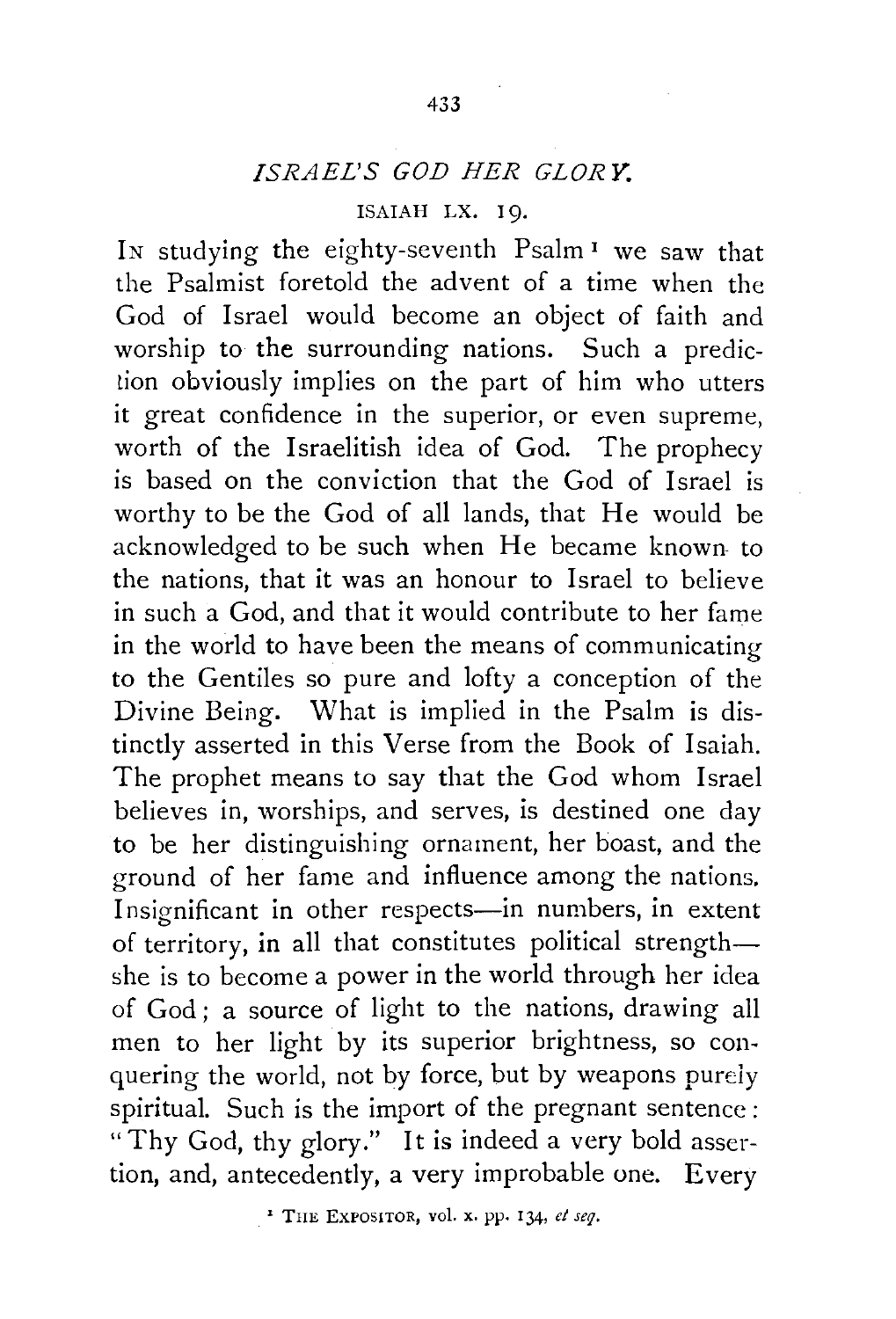nation has its own idea of God, and its corresponding cultus. Why should this insignificant people have a conception of Deity capable of eclipsing all others? To excel neighbouring peoples of the same Semitic stock, in that respect, was indeed not difficult; for the religions of the pagan Semites were not only earthly, but sensual, and even devilish. But India, Persia, Greece, Egypt-were these great nations to be outdone by Israel in the matter of religion ? What was there in her natural genius that should fit her to outstrip the great peoples of antiquity in this highest concern of man; to become the Educator of the world in religion, and to attain to such a pitch of spiritual illumination as might justify a statement which, even in the exalted poetic st; le of prophecy, seems to wear an aspect of exaggeration and extravagance, viz., that, bathed in the sunlight of her God, she would have no need of the natural sun by day, nor of the moon by night, but would be herself, as it were, a sun unto the whole world ? Yet, strange to say, the superiority claimed for Israel is an acknowledged fact: a comparative study of the religions of the world fully bears out the Prophet's bold declaration. That prophet-whether he was Isaiah or another Great Unknown One uttering sublime words of comfort to Jerusalem in her exile in *Babylon-with his idea* of *God,* was fully justified in saying to his fellow countrymen, "Thy God, O Israel, is thy glory." To prove this let us sketch in hasty outline the conception of the Divine Being unfolded in the second half of the book of Isaiah, from the fortieth Chapter to the end.

I. Israel's God, as described in these prophetic oracles, is a Creator both in nature and in history,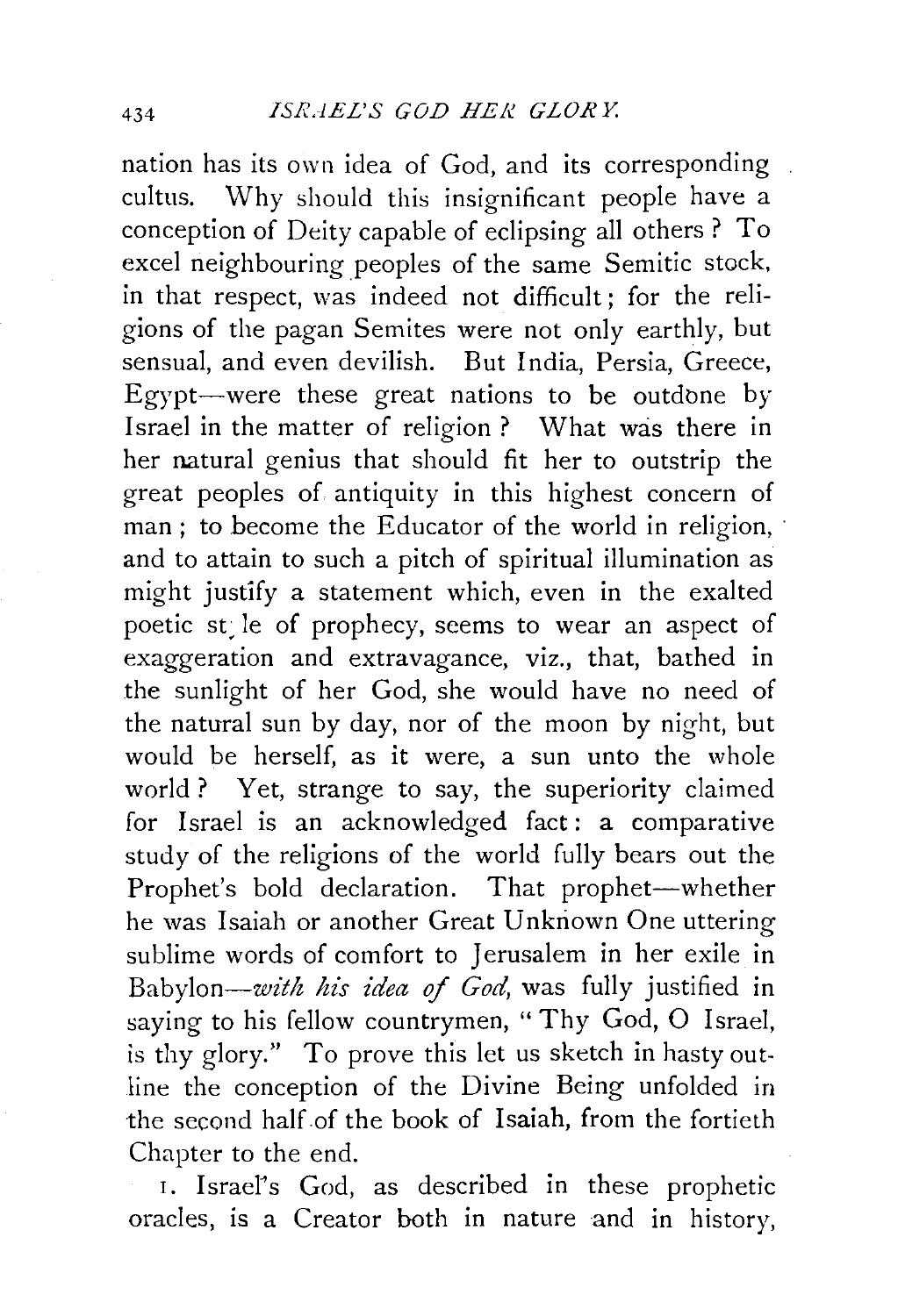in both realms bringing into being things that were not. The Prophet calls God "the Creator of the ends of the earth," and represents Him as calling Himself "He that created the heavens, and stretched them : He that spread forth the earth, and that which cometh out of it; He that giveth breath unto the people upon it, and spirit to them that walk therein." 1 These and numerous similar passages refer to God's creative activity in the sphere of nature ; but not for its own sake, rather as a foundation whereon to build the doctrine of God's creative activity in the sphere of history, bringing new men, new peoples, new events into existence. As the Creator in history, God is called the Maker of Israel;<sup>2</sup> in the same capacity He raises up Cyrus, the destined deliverer of the elect race, and brings him on the scene begirt with strength to play a hero's part as the conqueror of the strong and the champion of the weak.3 In general terms God, as the Creator in history, is set forth as the *Doer of new things*; as in the words : " Behold, I will do a new thing, now it shall spring forth, shall ye not see it ? I will even make a way in the wilderness and rivers in the desert." 4 The thing to be done is called a new thing, because it is just the opposite of what God did when He delivered Israel out of Egypt, when He made a way, not in the wilderness, but in the sea.

In this conception of God as a Creator in the spheres of physical nature and of history, the Prophet, and all like-minded with him in Israel, stood opposed to all the rest of the world. Speaking generally, the ethnic religions of the past and of the present confound God with

 $I<sup>s</sup>$  Isa. xl. 28; xlii. 5.<br>3 Ibid. xlv.

 $2$  Ibid. xliii.  $I$ ; xlv.  $II$ .

• Ibid. xliii, 19.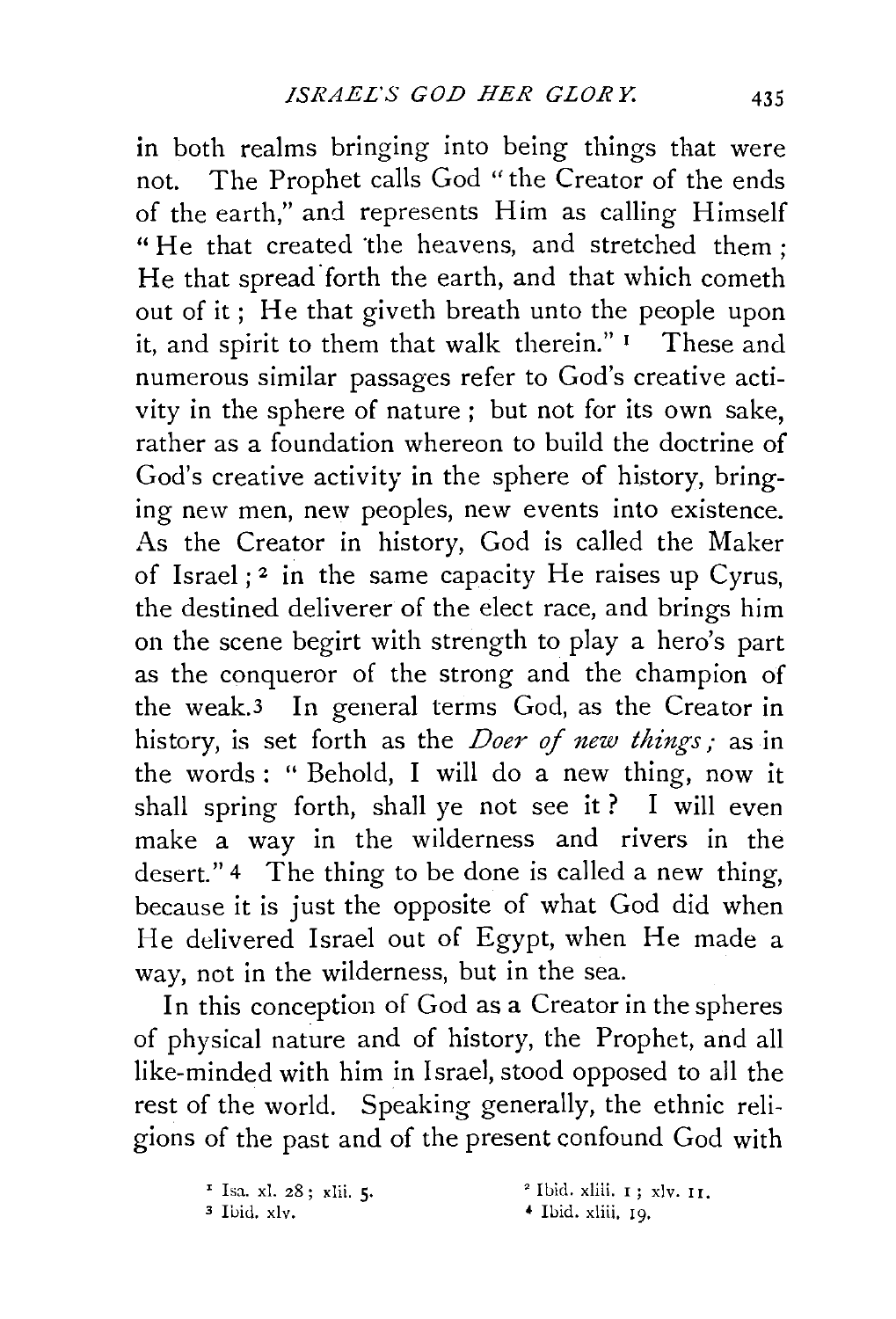Nature, and hence are at once Pantheistic and Polytheistic : Pantheistic in theory ; Polytheistic in practice. God is pantheistically regarded as the Soul of Nature, and polytheistically worshipped in particular objects of Nature; in the sun, the moon, the blue sky, the dawn, the clouds, the winds, or in images of natural objects made by men's hands. Under such an idea of God, there is no room for the notion of creation in the sense of originating the absolutely new. Nature, in the Pantheistic mode of conceiving the universe, always was, and all that happens is simply Nature giving birth to new forms or modes of being. God, in Spinozan phrase, is simply *Natura naturans.* You might as well not speak of God at all, and make the sum of being, the universe, your divinity, as indeed Strauss, in his'' Old and New Faith," has frankly done. How different the God of the Hebrew Prophet! His God is a Being not only *in* the world, but *above* the world,, and independent of the world, transcendent not less than immanent. He is the High and Lofty One that inhabiteth eternity.<sup>1</sup> He is the Holy One, not merely in the sense which we are accustomed to associate with the term-separate from sin ; but in the sense of being distinct from the universe of being; One who would be though the world were not, who was before the mountains were brought forth-the Alone, the Everlasting. Surely this is a nobler idea of God than that of Pantheistic Naturalism, whether as cherished by the primitive inhabitants of India, or by cultivated Greeks of the classic period, or by modern philosophers! For, let it be noted, this conception of God does not put Him far away from us. It rather brings

' Isa. lvii. 15.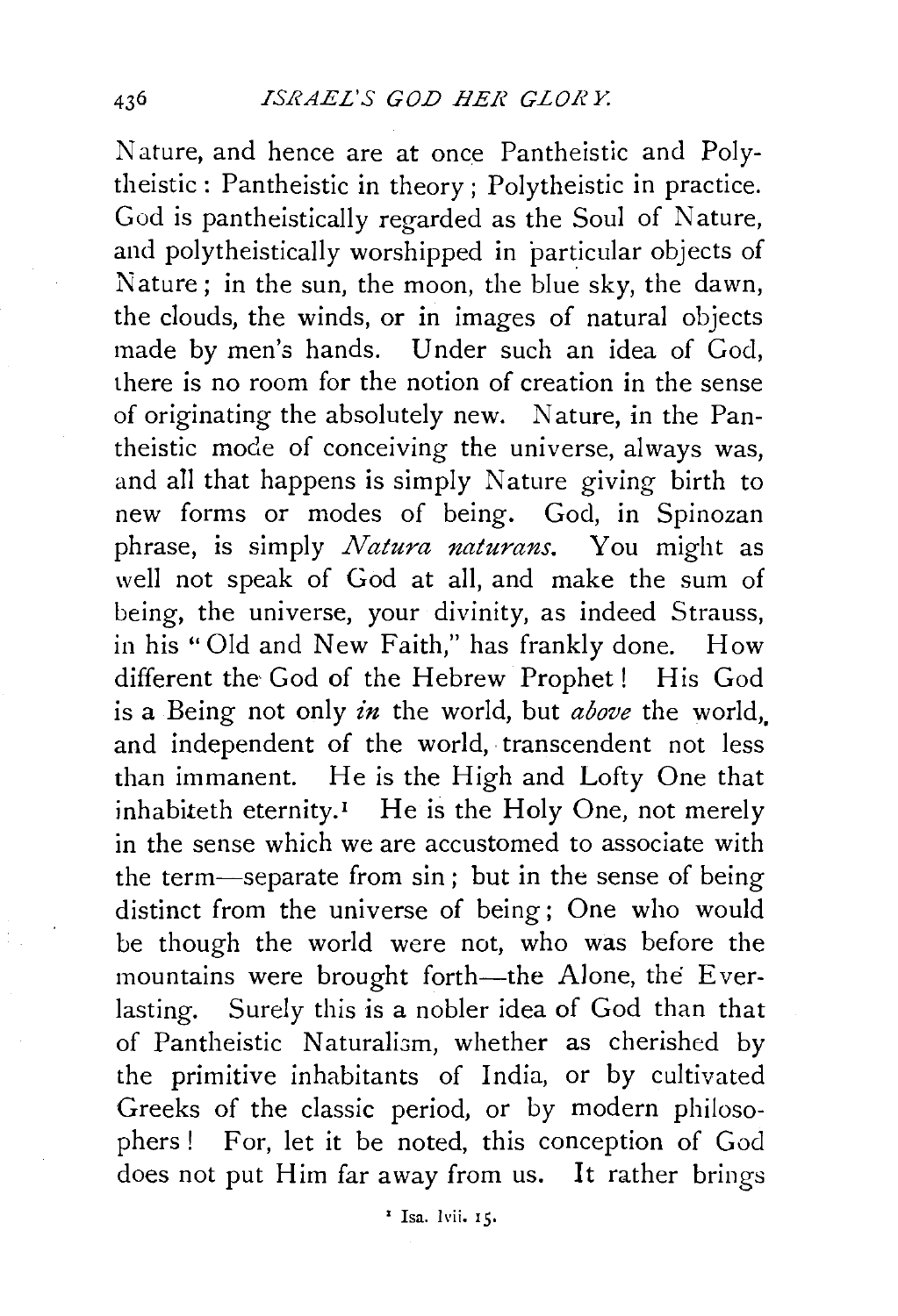Him nigh. It makes Him a Spirit, a Being with a conscious mind, a free will, omniscient, omnipotent, a personal God, capable of having fellowship with men; just because He dwells on high, capable also of dwelling on earth with him that is of a contrite and humble spirit, and of holding true communion with all devout souls.

2. The God of these prophecies is, further, a Ruler who has all human affairs under his control, and, moreover, one who rules in *righteousness*; a Power in the world making for righteousness against unrighteousness. It was by the righteous character of his rule, not by the mere fact of his being a Ruler, that the God of Israel differed from the God of other peoples of the same family, and speaking kindred tongues, such as the Phcenicians, Zidonians, Canaanites, or the Babylonians, among whom those addressed by the Prophet sojourned as exiles. All these peoples worshipped a Divine Ruler, who was King of kings and Lord of lords; for, as Max Müller has remarked, it was characteristic of the Semitic peoples to worship God in history as a Governor, as it was characteristic of the Aryan races to worship God in nature. The very name for the Supreme Deity of Pagan Semites, Baal, or Bel, means Lord. But Baal was not a righteous holy ruler, favouring righteousness and purity, and hating iniquity. He was an immoral divinity; his worship was a foul, vile, brutal thing, a horror to think of, a shame to speak of, outraging decency and the sacred instincts of humanity ; a religion in which lust and hate appeared in company, "lust hard by hate," and the cruel murder of Moloch worship was combined with the unmentionable pollution of Mylitta or Asherah worship. The God of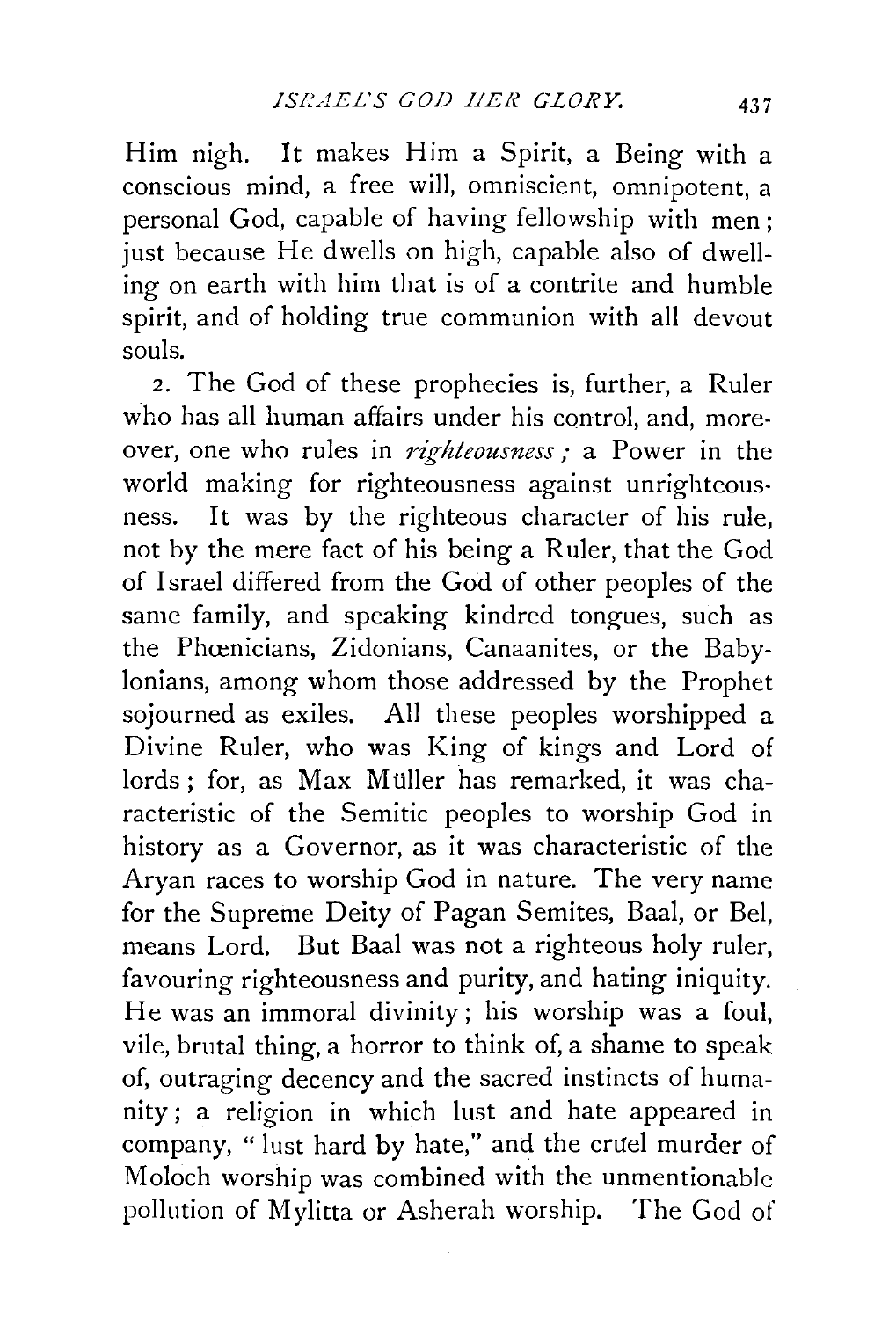the Pagan Semites was their *shame.* Even apart from the Babylonian *scandalon,* of which Herodotus speaks with becoming disgust, the worship of Baal was not fitted to foster a sense of righteousness ; for, as the God of the Babylonians, he was the patron of mere brute force, the Lord of military hosts, the supreme Tyrant, favouring human tyrants who did due homage at his shrine. Jehovah, on the contrary, was not only a Lord, but a righteous Lord, just in all his ways, holy in all his works; exercising a moral government in the world in the interest of justice and mercy, and making the whole course of Nature subservient to such a benignant dominion; not favouring Israel indiscriminately, irrespective of her behaviour, not frowning on other nations merely because they were Gentiles, but long-suffering towards even them, and not permitting destruction to overtake even the Amorites till their iniquity, their scandalous and unnatural vice, had reached a maximum. Israel had good right to glory in possessing such a God, surrounded as she was by peoples worshipping gods and goddesses like Baal, Moloch, Ashtaroth, and Astarte.

3. The God of these later prophecies is not only a righteous Ruler, but the Supreme Ruler, the only God, a Sovereign without a rival. This truth the Prophet proclaims when he represents Jehovah as saying, "I form the light, and create darkness : I make peace, and create evil. I the Lord do all these things." <sup>1</sup> There seems good reason for thinking that the words contain a reference to the religion of the Persians, the good feature of which was an earnest belief in a morally good God who loved right and hated wrong, and made all good things ; and the weak side that it regarded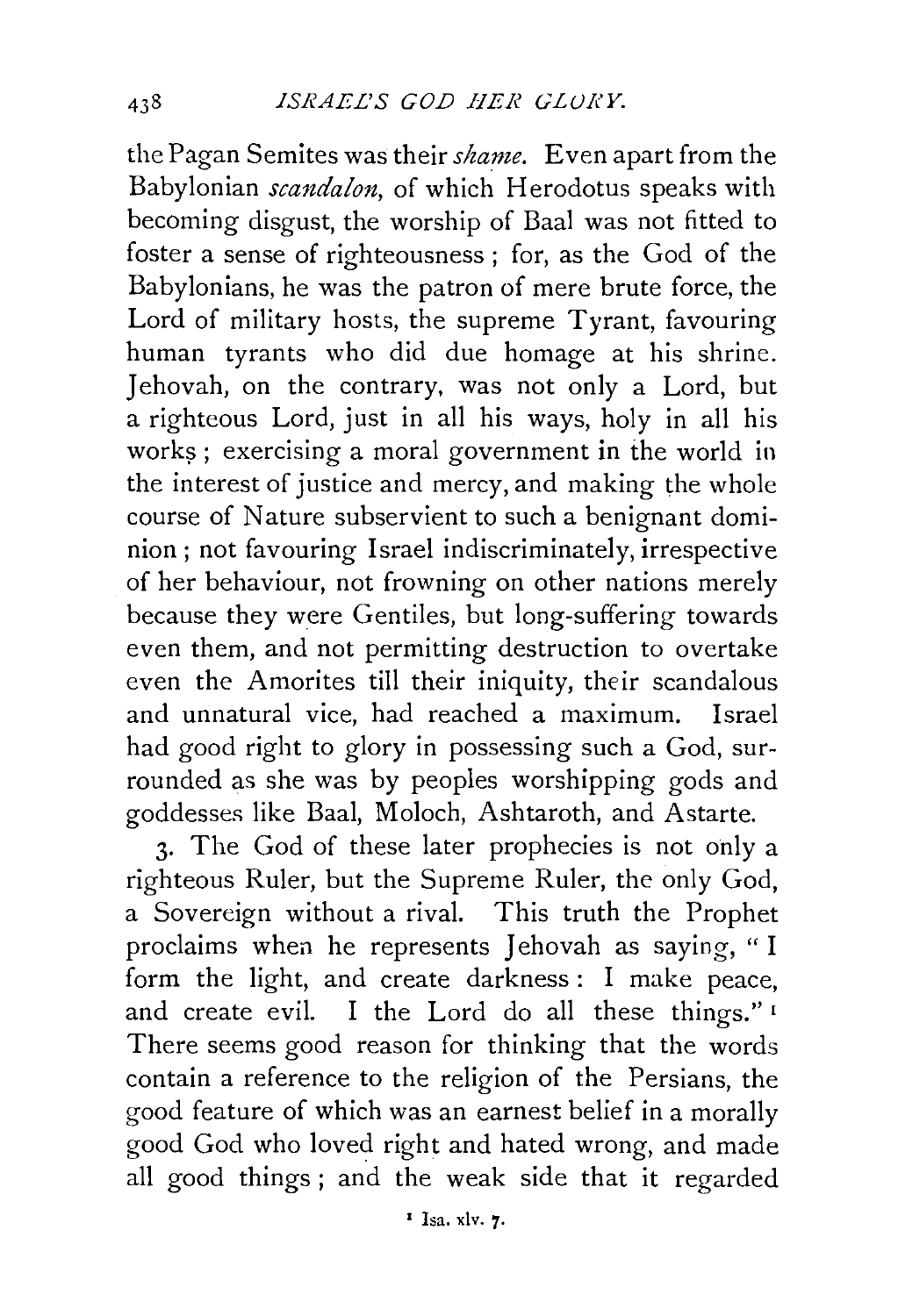many things in the world, such as noxious animals and plants, cold, drought, disease, and death, as the work of another evil being who, if not the equal of the Good Spirit, was at least independent of Him, and his perpetual rival. The followers of Zoroaster did not find it possible to maintain the goodness of God otherwise than by setting up beside him an antigod, who should be made responsible for all the evil in the world. They sacrificed the monarchy of Ahuramazda to save his ethical character. It was a crude theory, but very excusable in those ancient Persians, when even a modern philosopher, like John Stuart Mill, finds it necessary to have recourse to a similar dualism, deeming it impossible to believe in Divine goodness except on the hypothesis that God is a being of limited power.<sup>1</sup> The Hebrew Prophet, as if respecting the motive out of which it sprung, does not denounce the dualistic creed of the countrymen of Cyrus, but contents himself with a tacit negation through a positive statement of the truth. The God of Israel is made to say, addressing the future deliverer of the exiles : " I am Jehovah, and there is none else; there is no God beside me ; I girded thee, though thou hast not known me: ... I form the light, and create darkness: I make peace, and create evil : I Jehovah do all these things." It is as if He had said, " I am the Good Spirit, Ahuramazda, in whom thou believest; and there is no evil spirit beside me ? my fellow in the possession of Divine nature, and my eternal antagonist: I made the things whose existence thou ascribest to his malign agency." Surely this Hebrew monotheism was a higher thing than the dualism with which it is

• Vide his *Three Essays on Rc!i'gion,*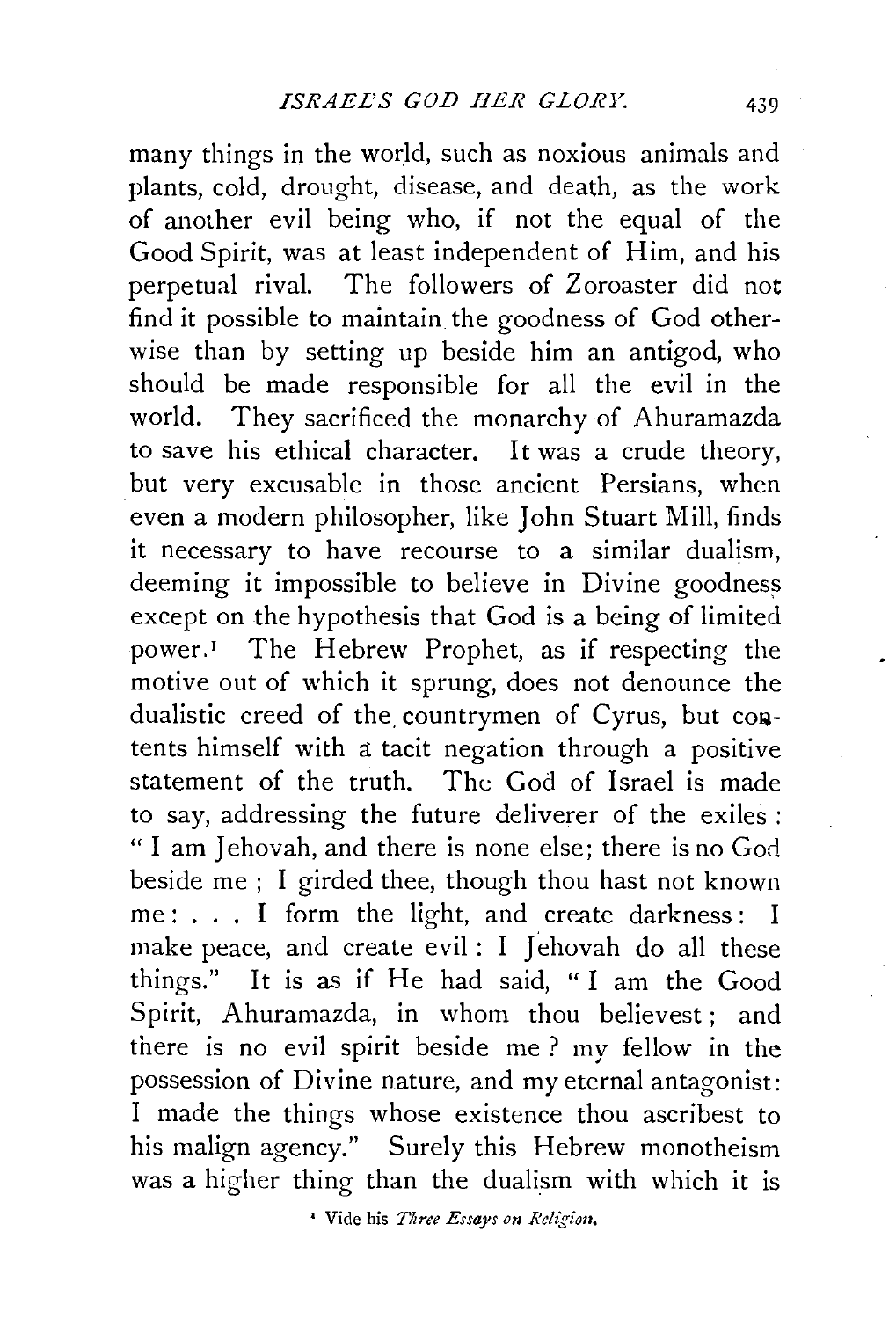implicitly contrasted! Lessing, in his tract on the Education of the Human Race, says that the Jews got their idea of God purified by contact with the wise Persians during the period of the exile. If they did, it was not by borrowing ; it was rather as being stimulated by a defective idea of God prevalent in the land of their sojourn to reflect on the loftier idea contained within their national faith, and so to attain to a clearer perception of its significance, and a fuller consciousness of its value. The supremacy of Jehovah was, therefore, another ground for legitimate boasting to Israel. She might not only say to her Babylonian masters, "Our God is not only a Ruler, but a righteous Ruler;" she might, moreover, say to her Persian deliverer and his fellow countrymen, " Our God is not only like yours, a good and holy Being, Creator of all things, whereof light is the emblem, Friend of the children of light, but He is the Ruler over all, without a rival, Creator and Governor of what you call the kingdom of darkness as well as of the kingdcm of light." And the more one meditates on the mystery of the universe, the more he feels disposed to acquiesce in this Hebrew idea of God as the true one. Amid the perplexities of Providence and the mysteries of Nature, we may for a season adopt the notion of two Gods fighting against each other; but the craving of the human mind for unity, and the craving of the heart for a cheerful hopeful theory of life, are too strong for that crude notion to give permanent contentment. Sooner or later we must come back to the doctrine of these prophecies : " I am God, and there is none else."

4· Yet another characteristic of Israel's God, the most remarkable of all, remains to be mentioned. He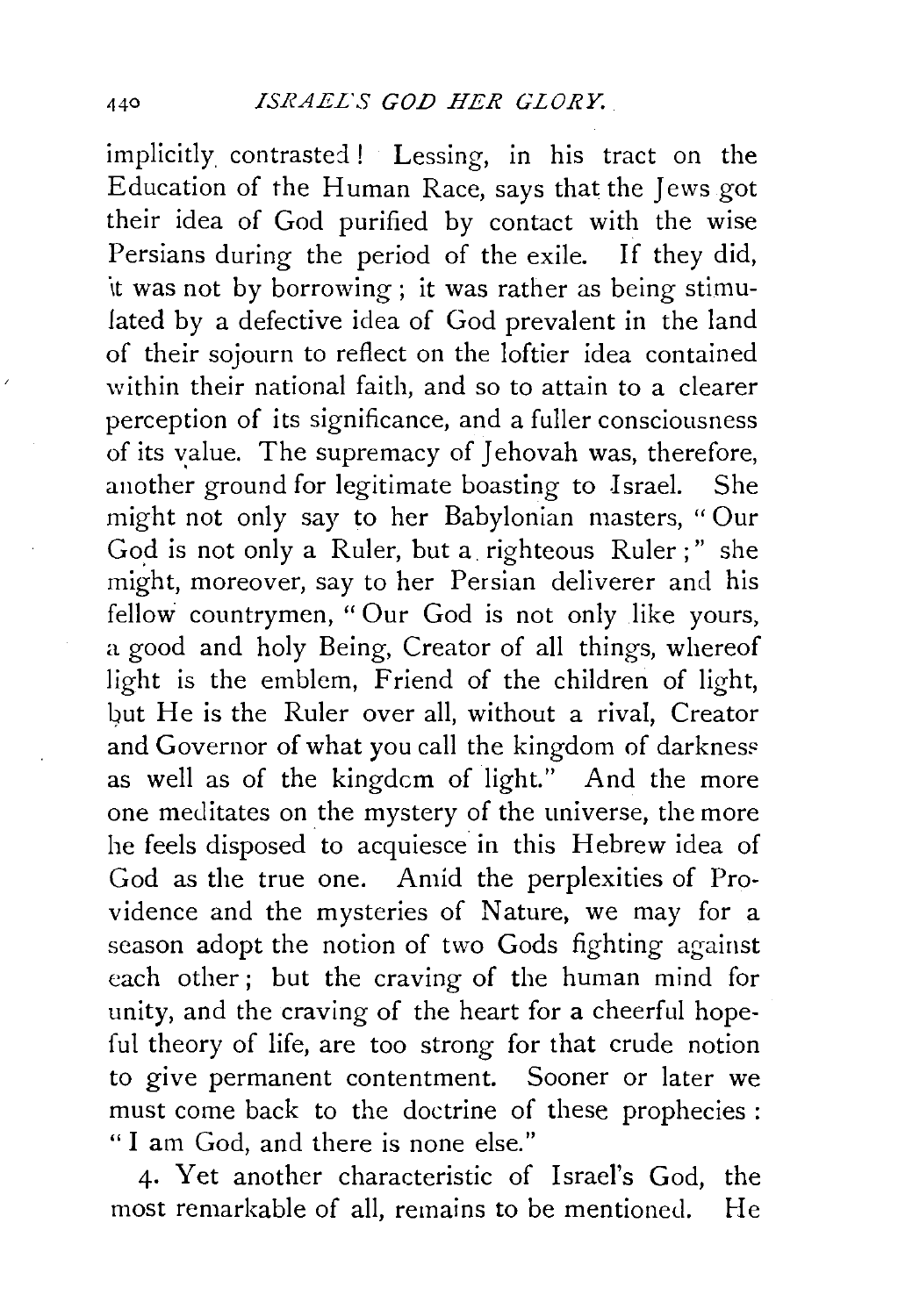is not only a just God, but a *Saviour,·* 1 not only a Power making for righteousness, but a gracious Being who deals not with men after their sins, but overcomes evil with good ; who in sovereign love forms and executes gracious purposes. This is the distinguishing attribute of the God of Israel, or, let us say, the God of the Bible, of the Old Testament, not less than of the New. The God of the sacred Scriptures is, before all things, the God of the gracious purpose. Mr. Matthew Arnold, in a recent work which has attracted much attention, maintains that the God of the Bible, and more especially of the Hebrew Scriptures is, before all things, the God of righteousness. God, in short, is a synonym for the tendency at work in the world to bring about, in individual and in social life, a correspondence between conduct and lot. The idea of grace this author almost entirely overlooks. It is a great omission ; for this is the dominant idea of the Bible. The Bible without this idea is the play of Hamlet without the part of Hamlet. Revelation properly consists in God's self-manifestation as the God of *grace.* All other attributes are subordinate to that, and are revealed incidentally. The Bible is the record and interpretation· of this manifestation which God made of Himself as the God of the gracious purpose. The Author of the later prophecies of Isaiah understood all this well. If there is one passage which, more than all others in his sublime utterances, may be taken as the keynote of his theology, it is this: " In all their affliction he was afflicted, and the angel of his presence saved them: in his love and in his pity he redeemed them; and he bare them, and carried them all the days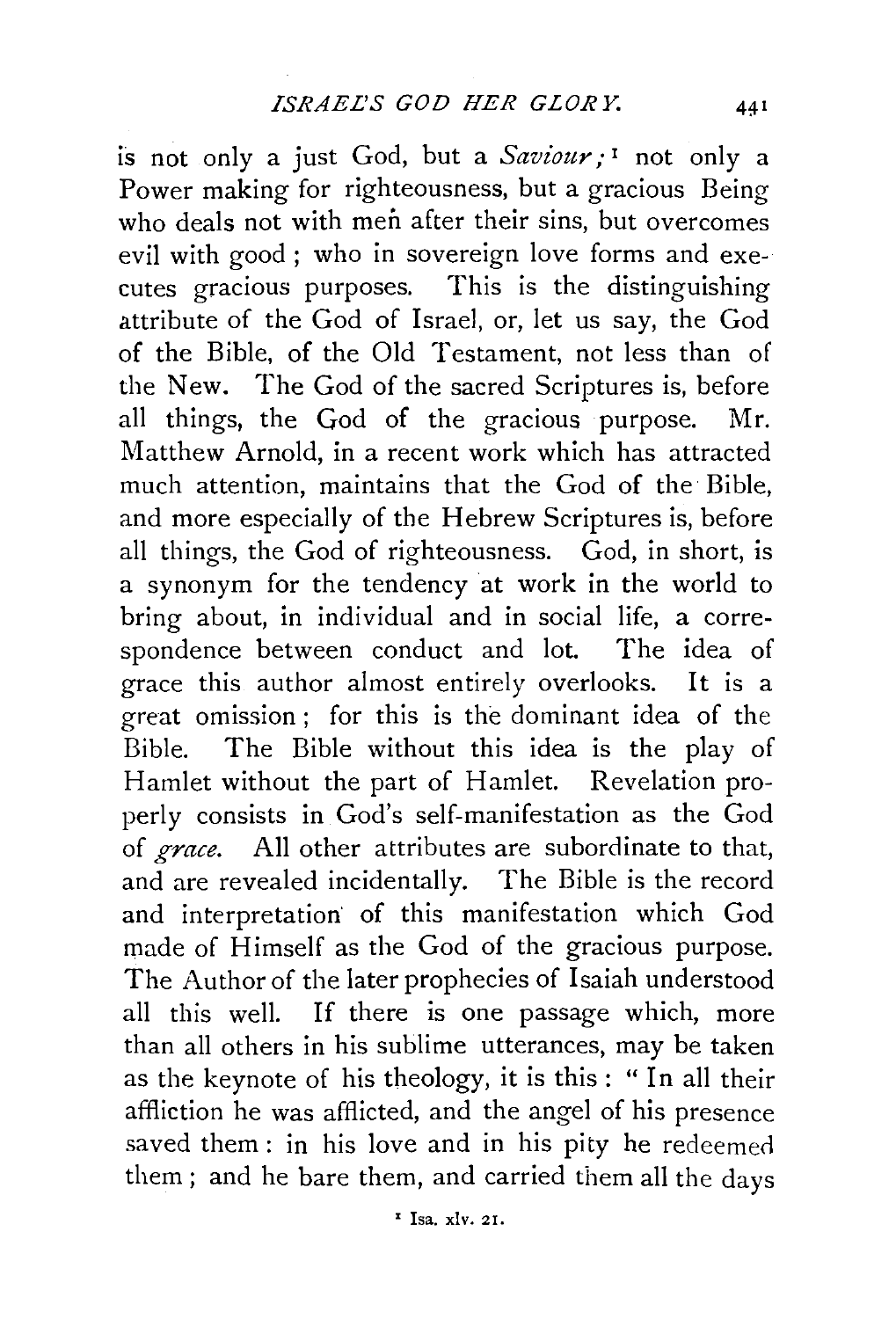of old." I The God  $\triangle$  revealed in all Israel's history is, to his view, not so much the God of law as the God of grace. And God, in his theology, is the God of grace not for Israel only, but for the world ; witness the well-known text, "Look unto me, and be ye saved, all the ends of the earth : for I am God, and there is none else."<sup>2</sup> Jehovah, as he conceives Him, is not the God of the Jews only, but of the Gentiles also; therefore he represents Jehovah as exclaiming, "Behold me, behold me," unto nations that were not called by his name.3 The crowning glory of the God he believes in is that He is the God of the whole earth. "It is a light thing that thou shouldest be my servant to raise up the tribes of Jacob, and to restore the preserved of Israel: I will also give thee for a light to the Gentiles, that thou mayest be my salvation unto the end of the earth." 4

The foregoing particulars taken together constitute a doctrine of God which the thought of the wisest has not yet surpassed, and, it may be confidently affirmed, never will. The question forces itself on every reflecting mind, Whence did Israel get this idea of God, this incomparable system of ethical monotheism? Naturalistic philosophy replies, It was the product of circumstances, and of the peculiar genius of Israel, acting and reacting on each other. On this view Israel may be said to have created her God. Strange, if true ! Strange that a Semitic race should have given to the world so lofty an idea of God, when the well-established fact is consider d that the religions of the other Semitic races were distinguished from all other ethnic religions only by their baseness. Strange also, when it is re-

**r** Isa. lx.ii. 9. **•** Ibid. xly. 22. **•** 3 Ibid. lxv. I. **•** 4 Ibid. xlix. 6.